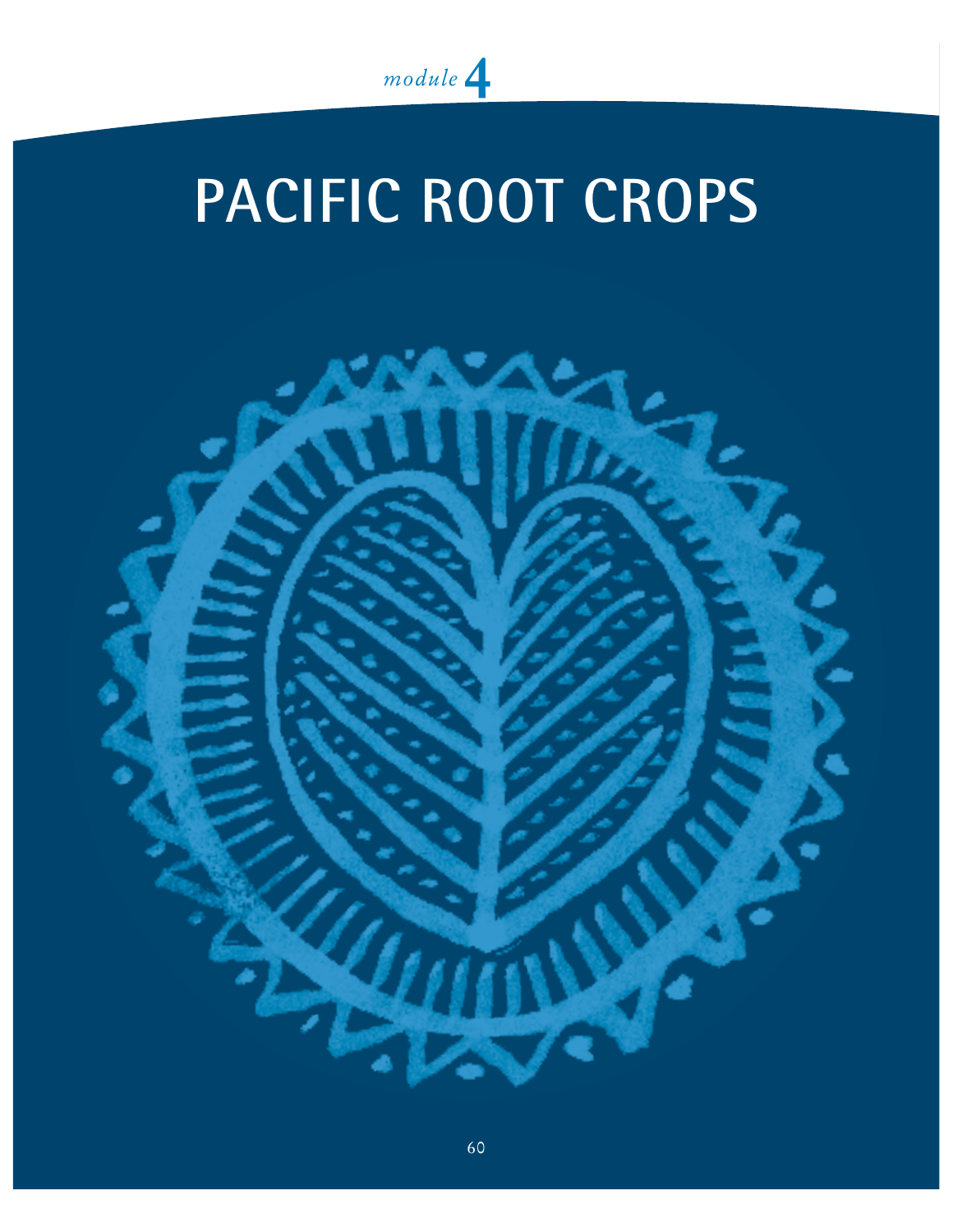

# 4.0 **ROOT CROPS IN THE PACIFIC**

Tropical root crops are grown widely throughout tropical and subtropical regions around the world and are a staple food for over 400 million people. Despite a growing reliance on imported flour and rice products in the Pacific, root crops such as taro *(Colocasia esculenta),* giant swamp taro *(Cyrtosperma chamissonis),* giant taro *(Alocasia macrorhhiza),* tannia *(Xanthosoma sagittifolium), c*assava *(Manihot esculenta),* sweet potato *(Ipomoea batatas)* and yams *(Dioscorea* spp.*)* remain critically important components of many Pacific Island diets, particularly for the large rural populations that still prevail in many PICTs (Table 4.1).

Colocasia taro, one of the most common and popular root crops in the region, has become a mainstay of many Pacific Island cultures. Considered a prestige crop, it is the crop of choice for traditional feasts, gifts and fulfilling social obligations in many PICTs. Though less widely eaten, yams, giant taro and giant swamp taro are also culturally and nutritionally important in some PICTs and have played an important role in the region's food security. Tannia, cassava and sweet potato are relatively newcomers to the Pacific region but have rapidly gained traction among some farmers on account of their comparative ease of establishment and cultivation, and resilience to pests, disease and drought.

Generations of accumulated traditional knowledge relating to seasonal variations in rainfall, temperature, winds and pollination, and their influence on crop planting and harvesting times now lie in jeopardy given the unparalleled speed of environmental change impacting the region. Left unchecked, climate change will seriously erode food security and agricultural livelihoods in all Pacific Island countries. To make substantial reduction in the pending impacts of climate change on agricultural productivity in the region, climate change must be tackled head on with a calculated and planned approach that draws on both modern and indigenous agricultural production practices. Arguably the greatest challenge lies in synthesising and transferring this knowledge to the many thousands of Pacific Islanders growing crops for the dinner plate and market place alike. (See TOOLS 1-46 for further information.)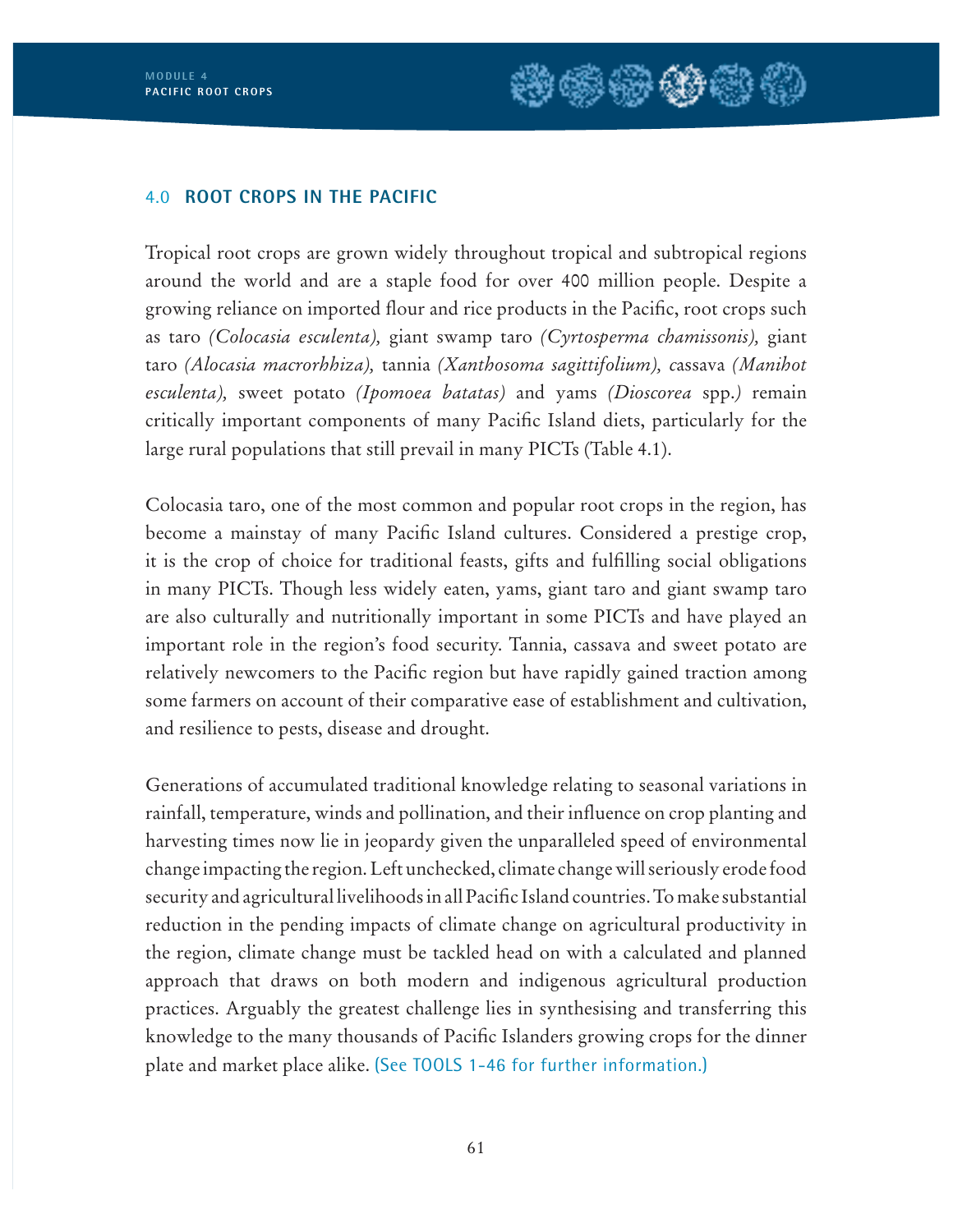| <b>PACIFIC</b><br><b>COUNTRY</b> | <b>TARO</b><br>(tonnes/year) | <b>CASSAVA *</b><br>(tonnes/year) | <b>TOTAL</b><br><b>POPULATION</b><br>(year) | <b>RURAL</b><br><b>POPULATION</b> | <b>LAND</b><br><b>AREA</b><br>(km2) | <b>ARABLE</b><br><b>LAND</b> |
|----------------------------------|------------------------------|-----------------------------------|---------------------------------------------|-----------------------------------|-------------------------------------|------------------------------|
| Cook Islands                     |                              | 1 500                             | 19 569 (06)                                 | 30%                               | 236                                 | 12.7%                        |
| <b>FSM</b>                       |                              |                                   | 107 008 (00)                                | 78%                               | 702                                 | 3.7%                         |
| Fiji                             | 74 009                       | 55 7 7 3                          | 827 900 (07)                                | 49%                               | 18 27 2                             | 9.2%                         |
| Kiribati                         | 2 2 0 0                      | 50                                | 92 533 (06)                                 | 54%                               | 726                                 | 2.5%                         |
| Marshalls                        |                              |                                   | 50 840 (99)                                 | 33%                               | 181                                 | 10.8%                        |
| Nauru                            |                              |                                   | 8 800 (07)                                  | 0%                                | 21                                  |                              |
| Niue                             | 3 3 0 0                      |                                   | 1625(06)                                    |                                   | 260                                 | 11.6%                        |
| Palau                            |                              |                                   | 1990(05)                                    | 23%                               | 459                                 | $2.2\%$                      |
| <b>PNG</b>                       | 285 000                      | 145 000                           | 6 600 000 (09)                              | 85%                               | 462 000                             | 0.5%                         |
| Samoa                            | 18 634                       |                                   | 180 741 (06)                                | 78%                               | 2 8 3 1                             | 8.8%                         |
| Solomons                         | 44 000                       | 25 000                            | 533 672 (06)                                | 84%                               | 28 896                              | 0.6%                         |
| Tonga                            | 3 800                        | 97 000                            | 101 134 (06)                                | 57%                               | 747                                 | 19.9%                        |
| Tuvalu                           |                              |                                   | 12 177 (08)                                 | 58%                               | 26                                  |                              |
| Vanuatu                          | Unreported                   |                                   | 217 000 (05)                                | 76%                               | 12 189                              | 1.7%                         |

**Table 4.1: Root crop production, populations, total and arable land areas for FAO member states in the Pacific region**

\**Estimated production source* = 2008 FAOSTAT data: www.faostat.fao.org

# 4.0.1 **Root crop nutrition**

Root crops are widely available in all PICTs and form one of the main sources of energy and nutrients for Pacific Islanders. For example, tubers represent almost 40 percent and 50 percent of the energy intake in Tonga and the Solomon Islands, of which taro is a vital component. The taro tuber (corm) is an excellent source of both energy and fibre and, when eaten regularly, provides a good source of calcium and iron. Sweet potatoes and yams are also good sources of energy, which the body needs to stay active. The yellow and orange varieties of the sweet potato root contain a high amount of Vitamin A and all varieties contain appreciable quantities of Vitamin C. Yams provide significant quantities of vitamin B1, vitamin C and dietary iron and niacin.

Some Pacific root crops such as sweet potato, taro and cassava have leaves that are also edible and nutritious. Taro leaves, for example, are an excellent source of protein,dietary fibre and a wide range of vitamins and minerals including carotene,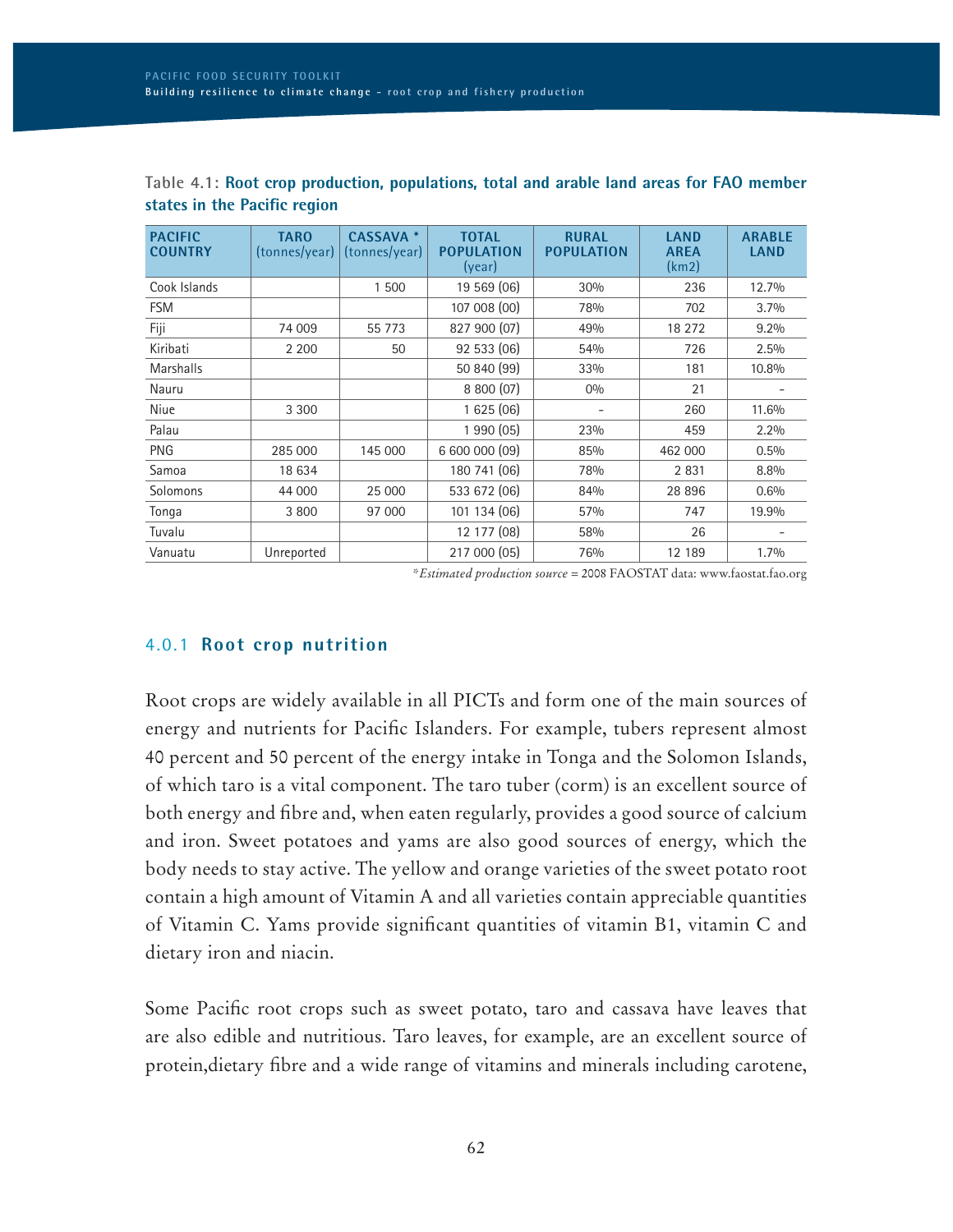

potassium, calcium, phosphorous, iron, riboflavin, thiamine, niacin, vitamin A and vitamin C. (See TOOLS 33 & 44 for further information on nutrition.)

# 4.0.2 **Pacific trade**

While Pacific root crops are grown largely for domestic consumption in gardens and smallholdings, some international trade of root crops is carried out with Australian and New Zealand and, to a lesser extent, North America. While there is good scope to expand these and other international trade markets, efforts are also required to promote and establish intraregional trade of root crops between neighbouring Pacific Islands. Such trade has the potential to improve regional food security and to create livelihood opportunities within Pacific Island agricultural sectors.

# 4.0.3 **Storage and preservation**

Most types of root crops can be "field stored", meaning left in the ground to grow, for varying lengths of time until they are needed for eating. The time varies from a few months to many years in the case of *Cytosperma* taro. In fact, given that some root crops, such as Colocasia taro, can perish quite quickly following harvesting, field storage is often the best solution for keeping root crops fresh.

When field storage is not practicable, there are some traditional methods of preservation that can be used to extend the shelf life of root crops. One such method involves storing the tubers underground in purpose-built pits lined with coconut husks or banana leaves that are then covered with soil. The tubers may be kept for up 2 to 3 months in this fashion.

It is also possible to bake the tubers in a hot earth oven until an external crust is formed. The tubers can then be stored for up to a week or more before eating. Or, they can be preserved by parboiling the root, slicing it thinly and then sun-drying the tuber slices. Taro root prepared in this fashion will keep up to several months when stored in a tightly sealed jar, tin or plastic bag.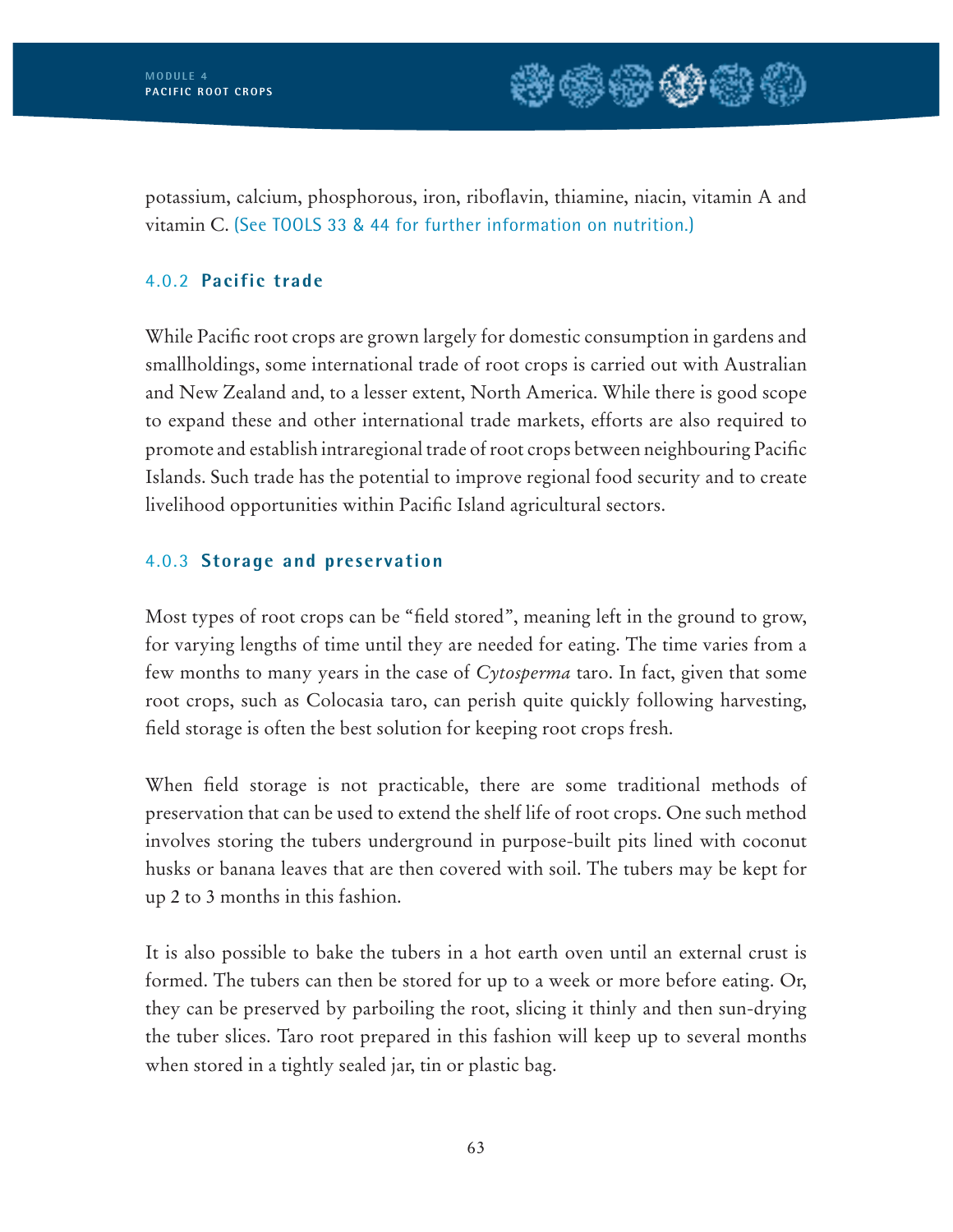In Hawaii and Tahiti, taro is also stored as poi – a food that is commonly consumed during traditional feasts. Poi is made from Colocasia taro that has been steamed in an earth oven, peeled and then pounded on a flat stone or a special wooden bowl (*kumete*) to form a paste-like texture. During the process of pounding, a small amount of water is added to achieve the best consistency of the mixture to form the poi. It can then be eaten fresh, stored overnight to mature (ferment) for flavour, or stored for several weeks before being consumed.

The spread of freezers through the Pacific region has obviously provided a modern method of preserving root crops for long-term storage. Peeling and freezing of root crops can provide convenient storage for several months and is increasingly used by Pacific agricultural exporters to bypass stringent quarantine requirements imposed by developed trading partners. (See TOOL 45 for further information on traditional food storage techniques.)

# 4.0.4 **Growing conditions**

Because there are a variety of tropical root crops grown in the Pacific, there are essentially crops suited to almost every climate and growing condition encountered across the region. Even in locations where the soils are sandy, shallow and nutrient deficient, as is the case on many low-lying atolls, farmers improve soil growth conditions through the addition of organic matter and traditional fertilizers.

The variety of soil and rainfall requirements among the different root crops gives farmers the opportunity to mix-and-match different crops to different growing conditions. Astute farmers are also able to hedge their bets against variable rainfall by planting crops with differing soil moisture requirements. For example, cassava, tannia and sweet potato can be grown in semi-arid regions and are considered more drought tolerant than yam and taro species. In contrast, most varieties of taro are best adapted to higher rainfall areas, and some species actually thrive within saturated soil conditions and even within brackish waters containing 25-50 percent seawater.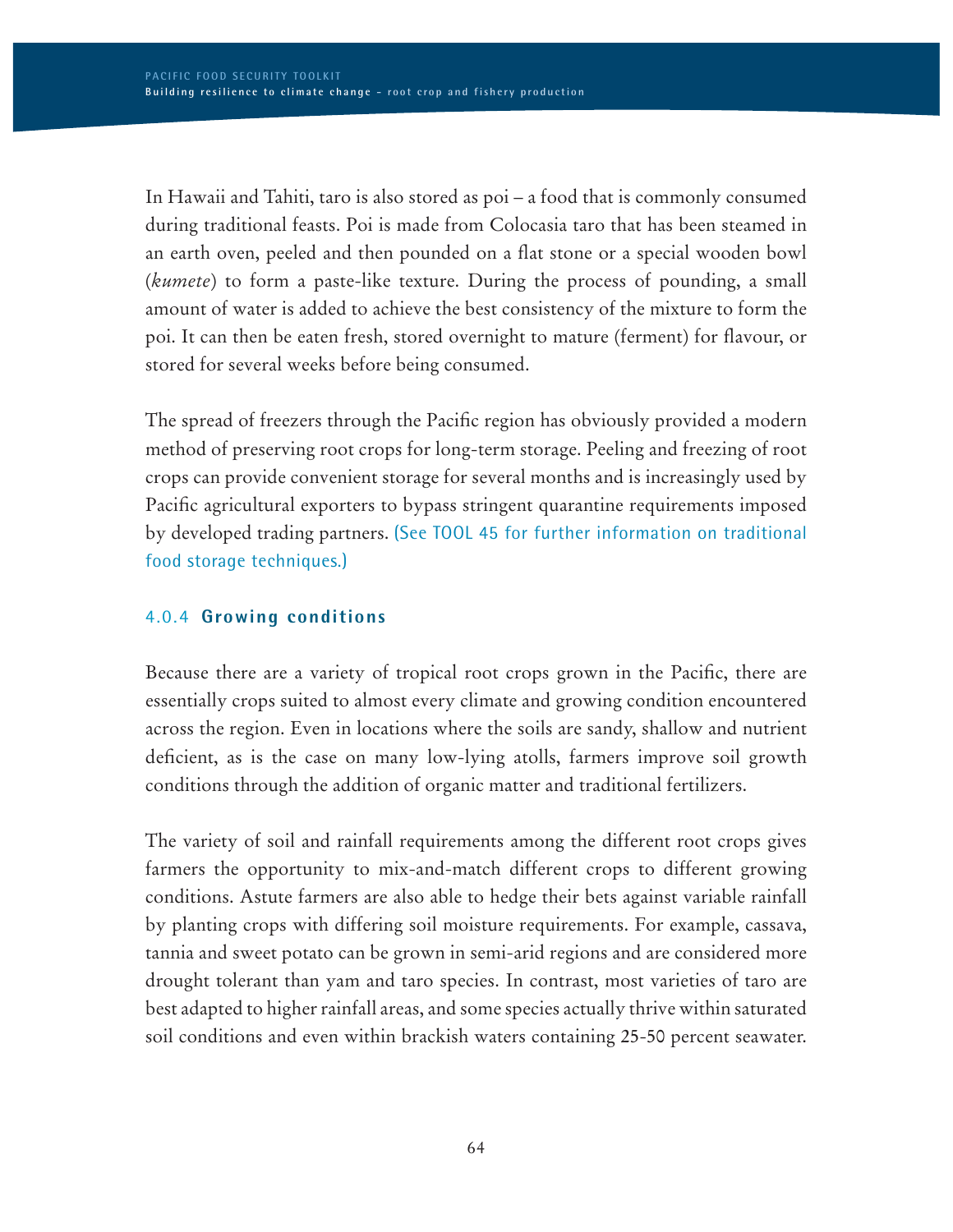

Such conditions would quickly kill most types of root and vegetable crops. Table 4.2 provides an overview of the growth requirements for the major root crops cultivated in the Pacific region.

# 4.1 **ADAPTATION STEPS FOR ROOT CROPS**

In addition to many of the adaptation steps outlined in Modules 2 and 3, it is also important that farmers do not "*store all their eggs in one basket"*. Climate change is likely to be accompanied by increased climate variability that will see increased frequency and/or intensity of extreme weather events including drought and flooding. By diversifying root crops and using drought and water tolerant varieties, farmers can reduce the risk of crop failure and build resilience into their farming practices. The following three adaptation steps specify root crops but could be applied equally to other agricultural crops.

- ~ **Step 28 Growing multiple crops and diversifying crop mixes to include drought-resistant varieties of cassava, tannia and taro – provides a useful means of helping maintain food security during dry spells and periods of mild drought. It also protects farmers against market fluctuations that may see the demand for some crops plummet during market surpluses.**
- ~ **Step 29 Awareness among stakeholders of the probable impacts of climate change on agriculture and root crops is required at all levels. Farmers and relevant stakeholders should be made aware of the adaptive steps available to maintain and enhance agricultural production food security in the Pacific region.**
- ~ **Step 30 Monitoring and evaluation systems to determine the success of agricultural adaptation strategies for root crops are critically important so that farmers can learn from their mistakes and successes and share this vitally important information.**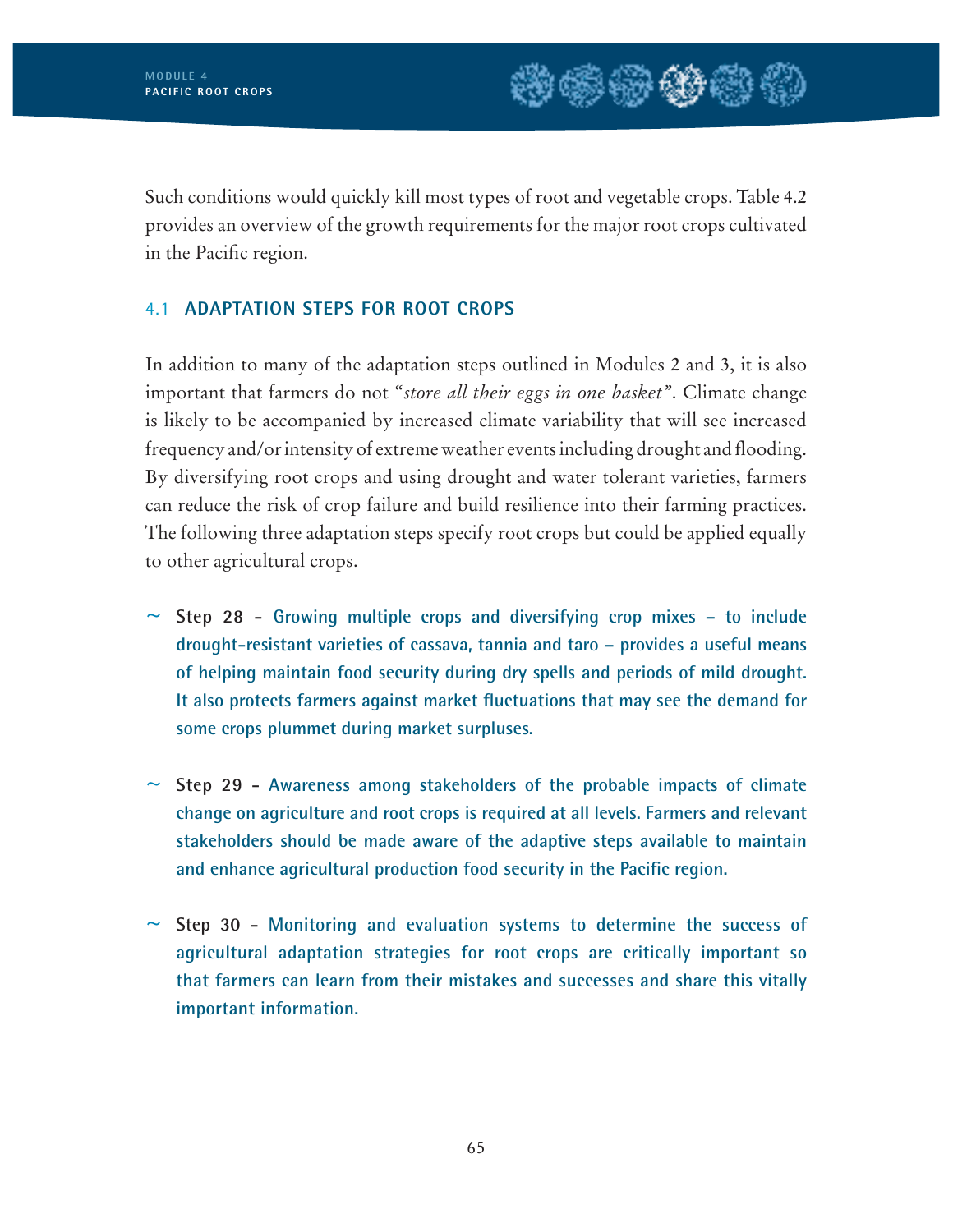## **Table 4.2: Description and growth requirements for the major root crops cultivated in the Pacific region (Primary Sources:** See TOOLS 29 & 30.**)**

### **TARO**

*(Colocasia esculenta)*

#### Known as:

- ~ *dalo* in Fiji,
- ~ *talo* in Samoa and Tonga,
- ~ *te taororo* in Kiribati,
- ~ *taro tru* in PNG,
- ~ *aelan taro* in Vanuatu.

#### **ROOT CROP GENERAL DESCRIPTION AND CROP REQUIREMENTS**

**Description:** Taro is a perrenial herb that has heart-shaped leaves and grows 1-2 metres high. It is one of the most widespread root crops of the humid tropics. Its corm may be harvested 8 to 12 months after planting. The taro corm has limited – approximately two weeks – storage life post harvest. While there are eight recognized variants of common taro, only two are usually cultivated. Most of the taro grown in the Pacific is *Colocasia esculenta* (L.) Schott var. esculenta (also known as "dasheen" taro) which has a large central corm. *Colocasia esculenta* (L.) Schott var. antiquorum is often preferred in places where taro is grown primarily for leaves because it has a central corm with several relatively large "cormels" surrounding it. Colocasia taro is susceptible to some pests and diseases including taro leaf blight, plant leaf hoppers, caterpillars and mites.

**Crop requirements:** Taro generally grows best in a wet, humid environment. Most varieties do not tolerate drought. It is typically grown in "wetland" conditions in upland areas with rainfall over 2 000mm/year but can tolerate lower rainfall if it is well distributed throughout the growing season. It responds well to N, P & K applications and is often the first crop grown in rotation following bush clearing. It is sometimes grown as a monocrop but is also widely planted in multiple cropping systems with other root crops including bananas, plantains and tree crops. It is not tolerant to salinity and, while shading may improve establishment, production is higher when exposed to direct sunlight in later stages of growth. It can be grown in both light (sandy) or heavy (clay) soils but prefers slightly acidic growing conditions (pH 5.5-6.5) and does not compete well with weeds during establishment.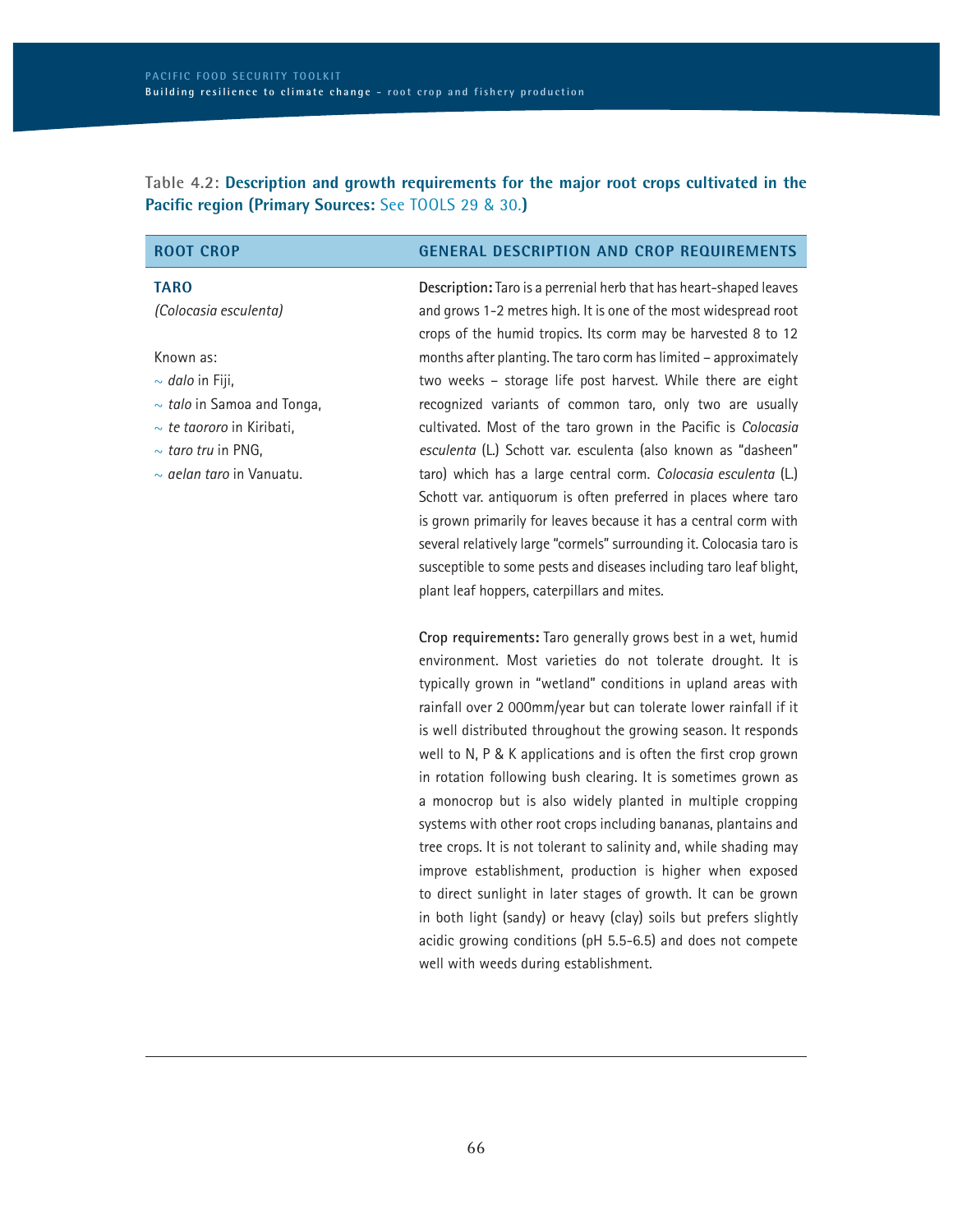

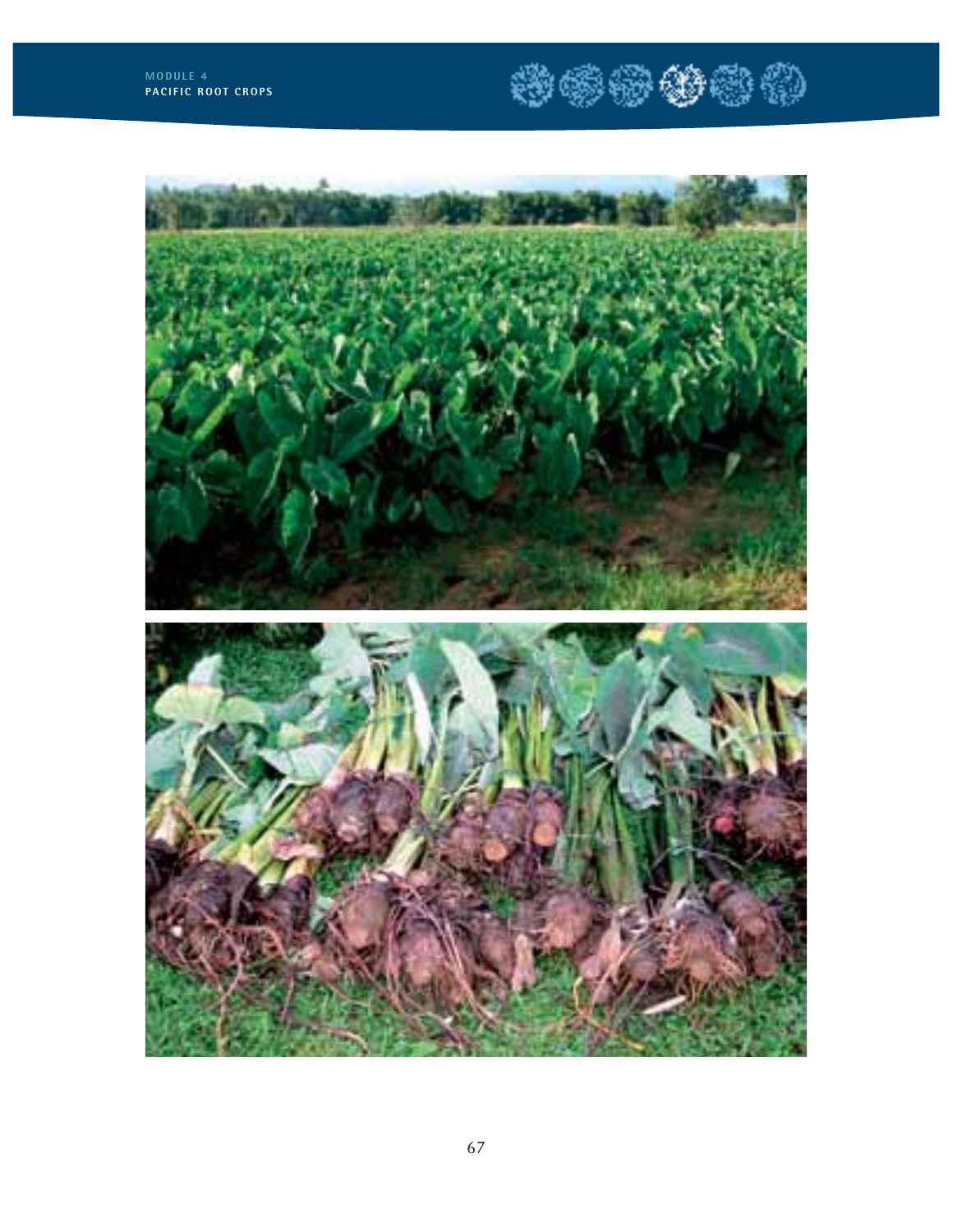#### **GIANT SWAMP TARO**

*(Cyrtosperma Chamissonis)*

#### Known as

- ~ *puraka* in Cook Islands,
- ~ *te babai* in Kiribati,
- ~ *pula'a* in Samoa,
- ~ *via kan* in Fiji,
- ~ *pulaka* in Tokelau, Tuvalu,
- ~ *simiden* in Chuuk,
- ~ *swam taro* in PNG,
- ~ *navia* in Vanuatu.

#### **ROOT CROP GENERAL DESCRIPTION AND CROP REQUIREMENTS**

**Description:** Giant swamp taro is a "lowland" taro species and the largest of the taro family. It may reach heights of 4-5 metres, with leaves and roots much larger than Colocasia taro. It is one of the few subsistence crops that grows well on atolls and within swampy areas of other islands, and its corm can reach weights of 80 kg or more! It may be field stored in the ground for very long periods – up to 30 years or more – and accordingly has traditionally been an important emergency crop in times of natural disaster and food scarcity. It is relatively resistant to disease and pests but is susceptible to taro beetle. It can take several years to mature but is commonly left for 15 years or more before harvest.

**Crop requirements:** As indicated by its name, giant swamp taro has adapted to growth within fresh water and coastal swamps. It is also commonly grown in purpose-built swamp pits in low-lying coral atolls. In the case of constructed pits various kinds of organic matter and fertilizer are usually added to the pit to improve the soil fertility, physical properties and waterholding capacity. Giant swamp taro is not suitable for growing in upland or rainfed conditions. It exhibits some shade tolerance and is considered mildly tolerant of saline growing conditions compared to other taro species, and can be grown in mildly brackish water.

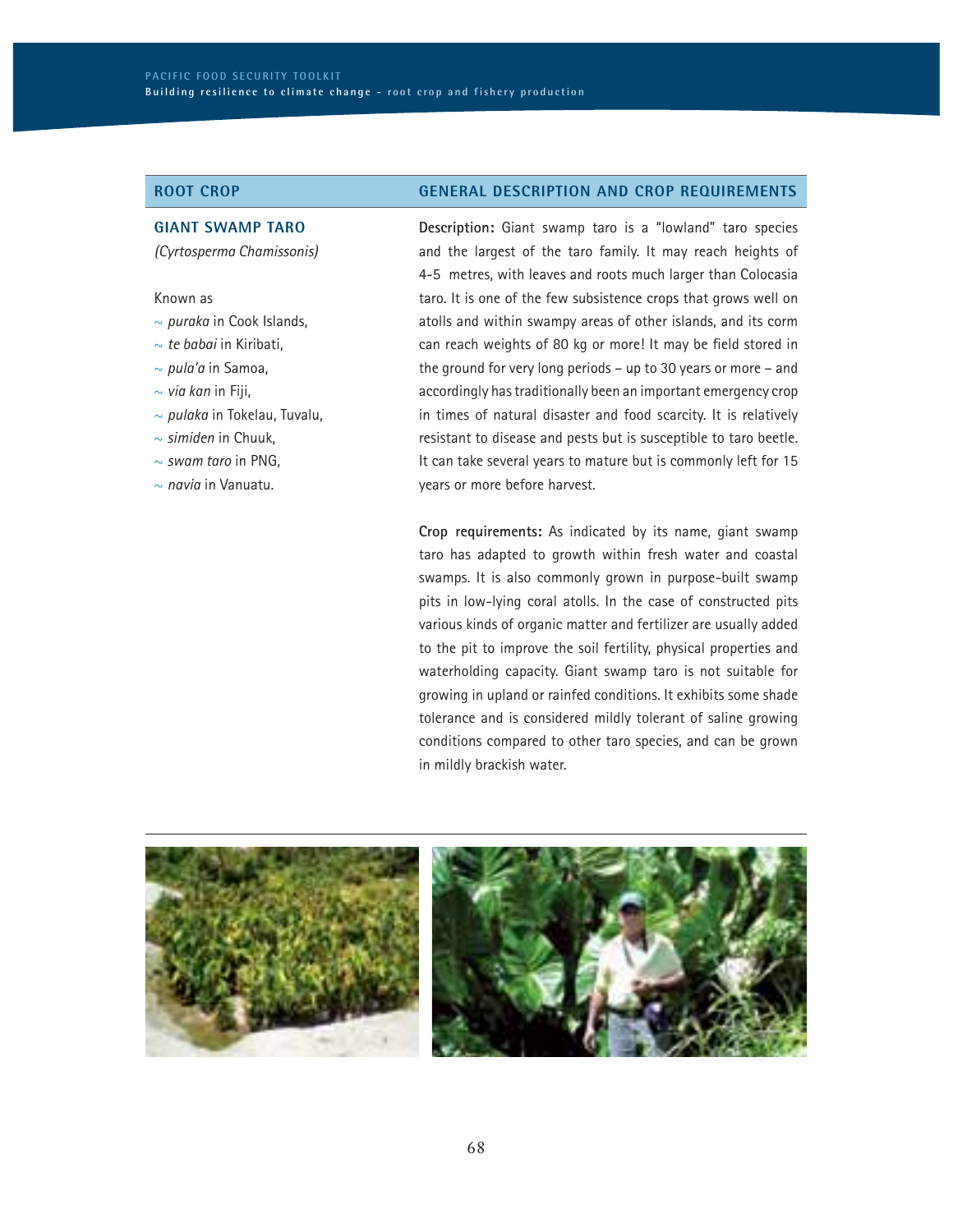

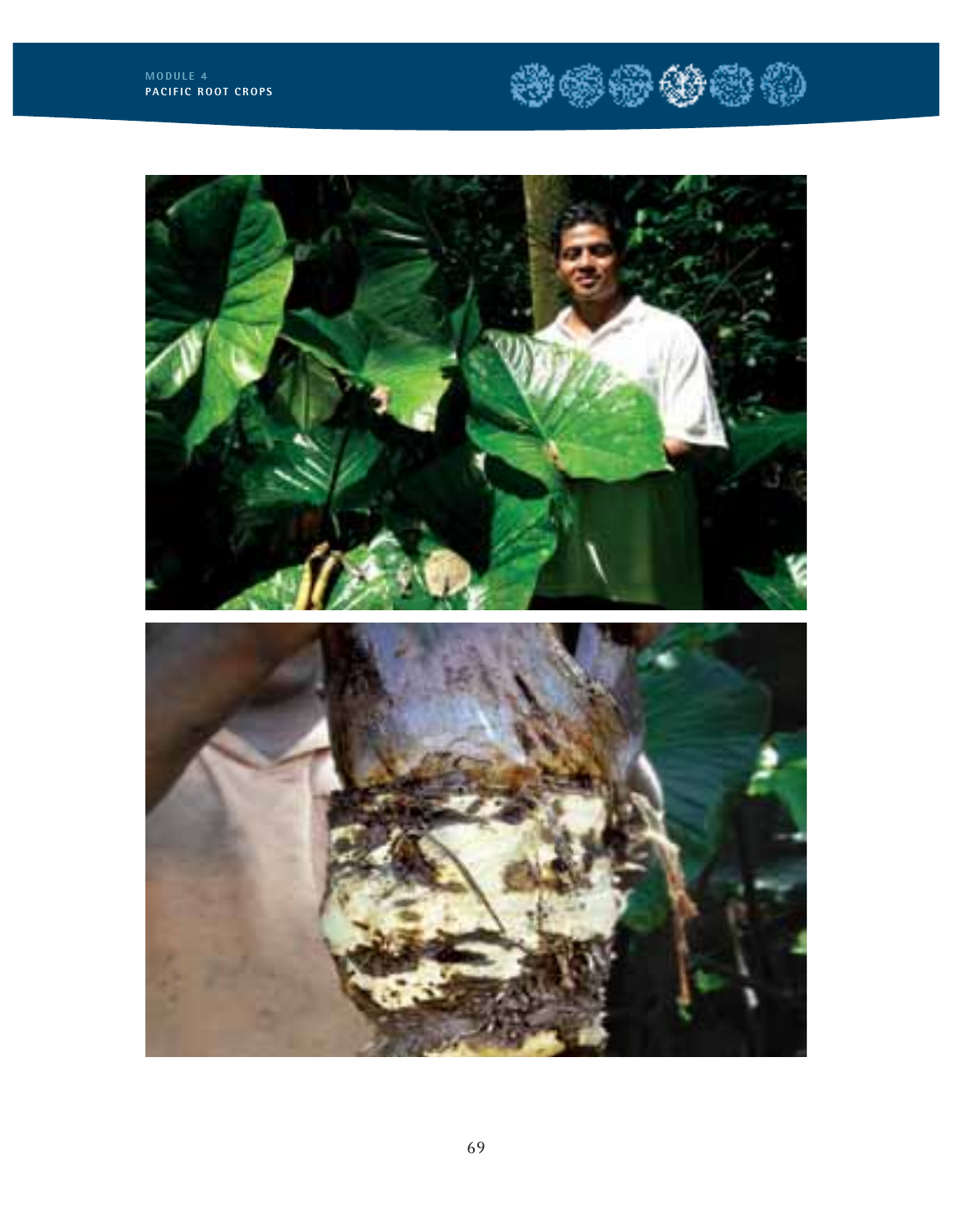## **GIANT TARO**

*(Alocasia macrorrhiza)*

#### Known as:

- ~ *ta'amu* in Samoa, Tuvalu,
- ~ *kape* in Cook Islands, Tonga,
- ~ *te kabe* in Kiribati,
- ~ *paragum* in PNG,
- ~ *fila* in Solomon Islands,
- $\sim$  *via* in Fiji,
- ~ *pia* in Vanuatu.

#### **ROOT CROP GENERAL DESCRIPTION AND CROP REQUIREMENTS**

**Description:** Giant taro is a hardy plant with a thick starchy edible stem. It is predominantly found in Tonga and Samoa and is not as popular as other types of root crops. The corm may grow up to 30 cm or more in diameter and up to 2 metres in length. It is increasingly used as fodder for animals in some PICTs but will be eaten when other foods are in short supply. It is a hardy crop that is resistant to insect and pests but often sought out by foraging pigs. It can be harvested after 12 to 18 months but can be left to grow in place for several years, making it an important crop in times of food scarcity.

**Crop requirements:** This is an upland crop that grows best in well-drained soils with well-distributed rainfall of more than 2 000 mm/year. The crop does not tolerate poor drainage but may be relatively resistant to water stress and shade as it is often grown in stony or rocky soils and within multiple cropping systems with taller crops. It is not considered salt tolerant but is suited to both light (sandy) soils or heavier soils found on volcanic islands.

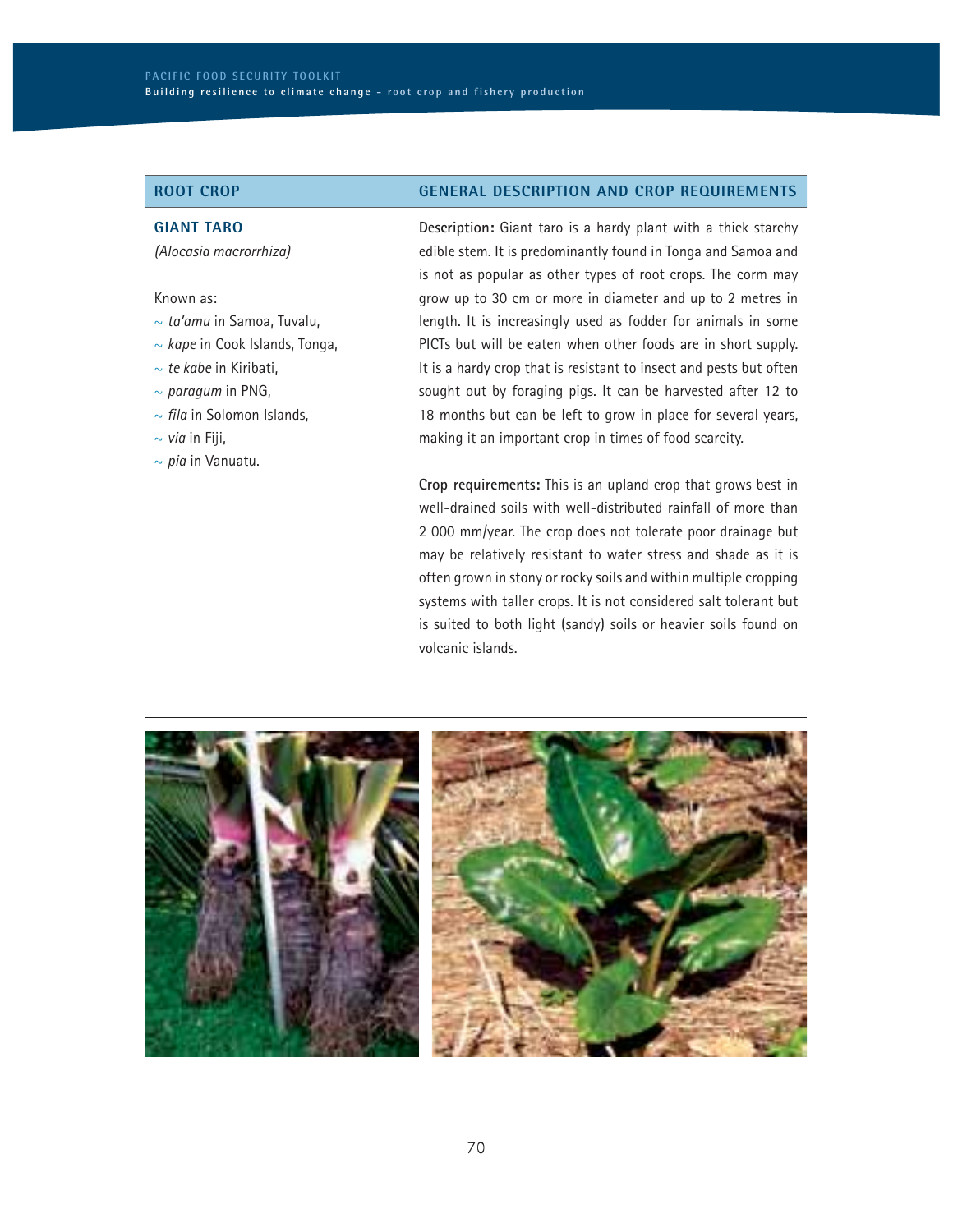

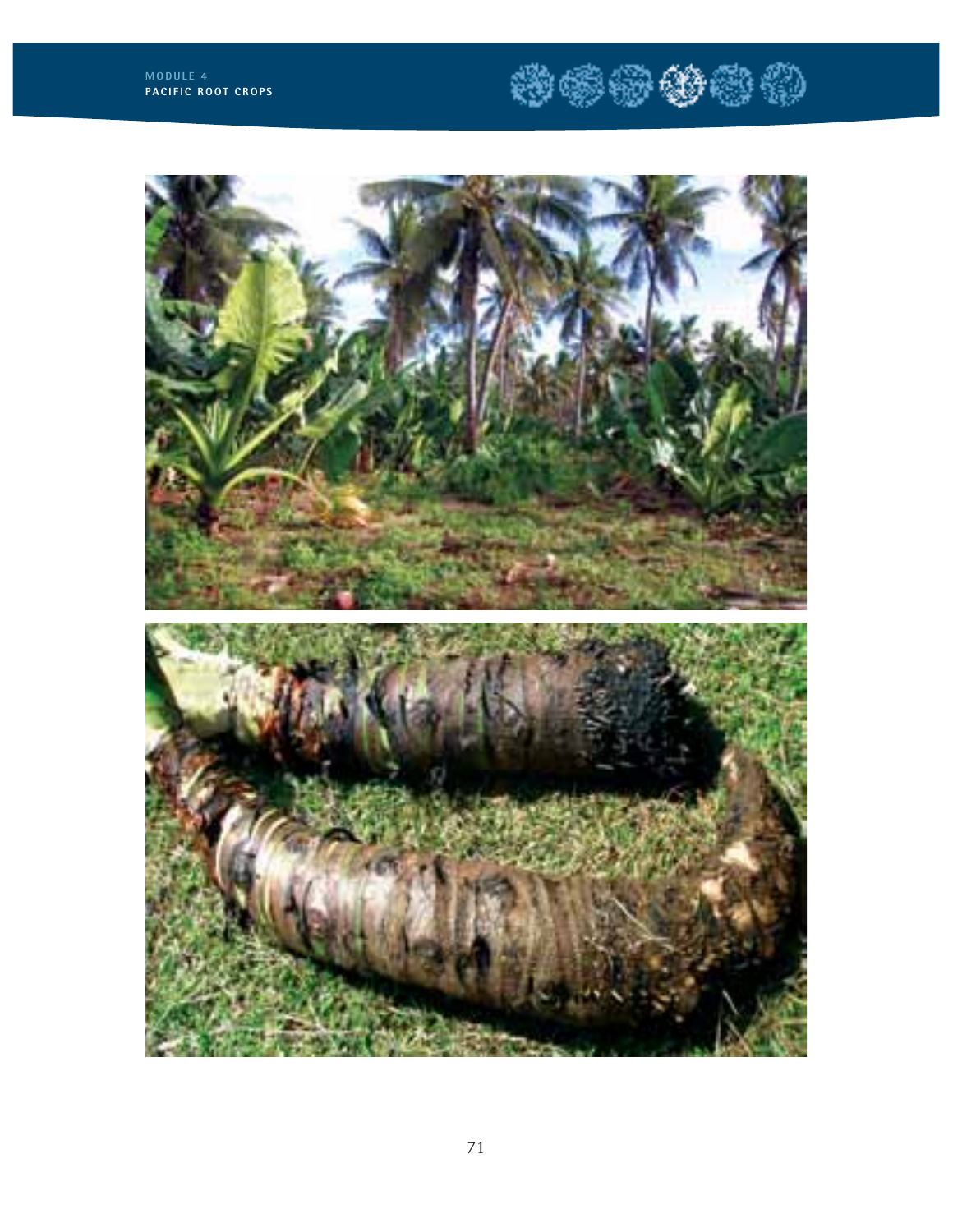## **TANNIA**

*(Xanthosoma sagittifolium)*

Known as:

- ~ *dryland taro* or *talo futuna* in Tonga,
- ~ *tarua* in Cook Islands,
- ~ *talo palagi* in Samoa,
- ~ *taro Fiji* in Vanuatu,
- ~ *singapo* or *taro kongkong* in PNG,
- ~ *te tannia* in Kiribati.

#### **ROOT CROP GENERAL DESCRIPTION AND CROP REQUIREMENTS**

**Description:** This crop is considered easy to grow and produces a relatively high yield within 6 to 12 months after planting. It is often grown in Melanesia, where both its pointed leaves and roots are eaten, but is not particularly suited to sandy, infertile atoll soils. Tannia was brought to the Pacific about 100 years ago and is resistant to many of the pests and diseases that affect Colocasia taro. It is also much more tolerant of drought than common taro with the added advantage that, once harvested, the root may be stored in a cool, dry place for several months.

**Crop requirements:** This crop is considered an upland taro species and grows best in areas receiving between 1 500 to 2 000 mm of rainfall per year, although it can be grown in areas with rainfall as low as 1 000 mm/year. The plant roots within 15-20 cm of the soil surface and requires well-drained and relatively fertile growing conditions. It is not well suited to planting on sandy, nutrient-deficient atoll soils but can be grown where these soils have been amended with organic materials. It is not considered salt tolerant.

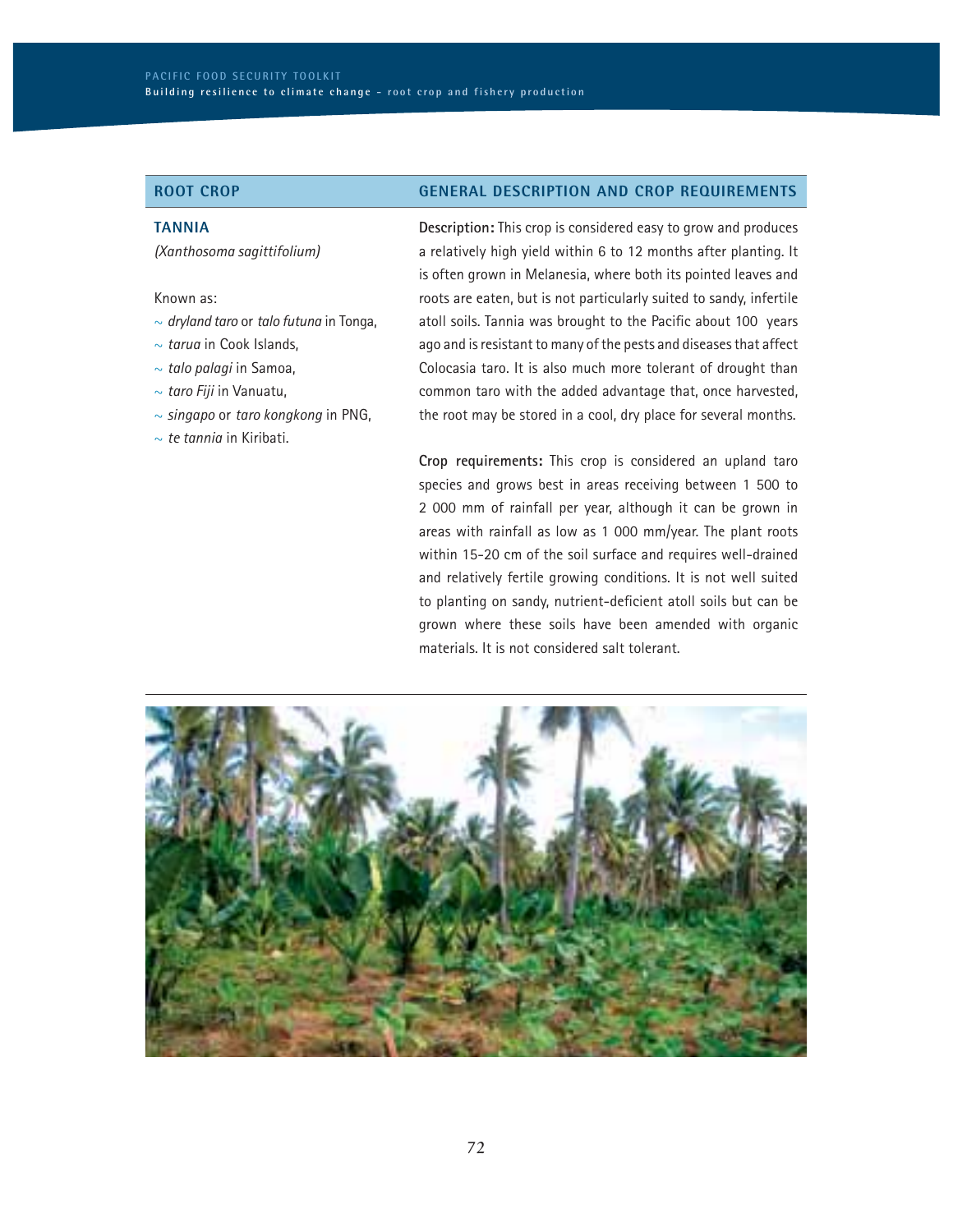

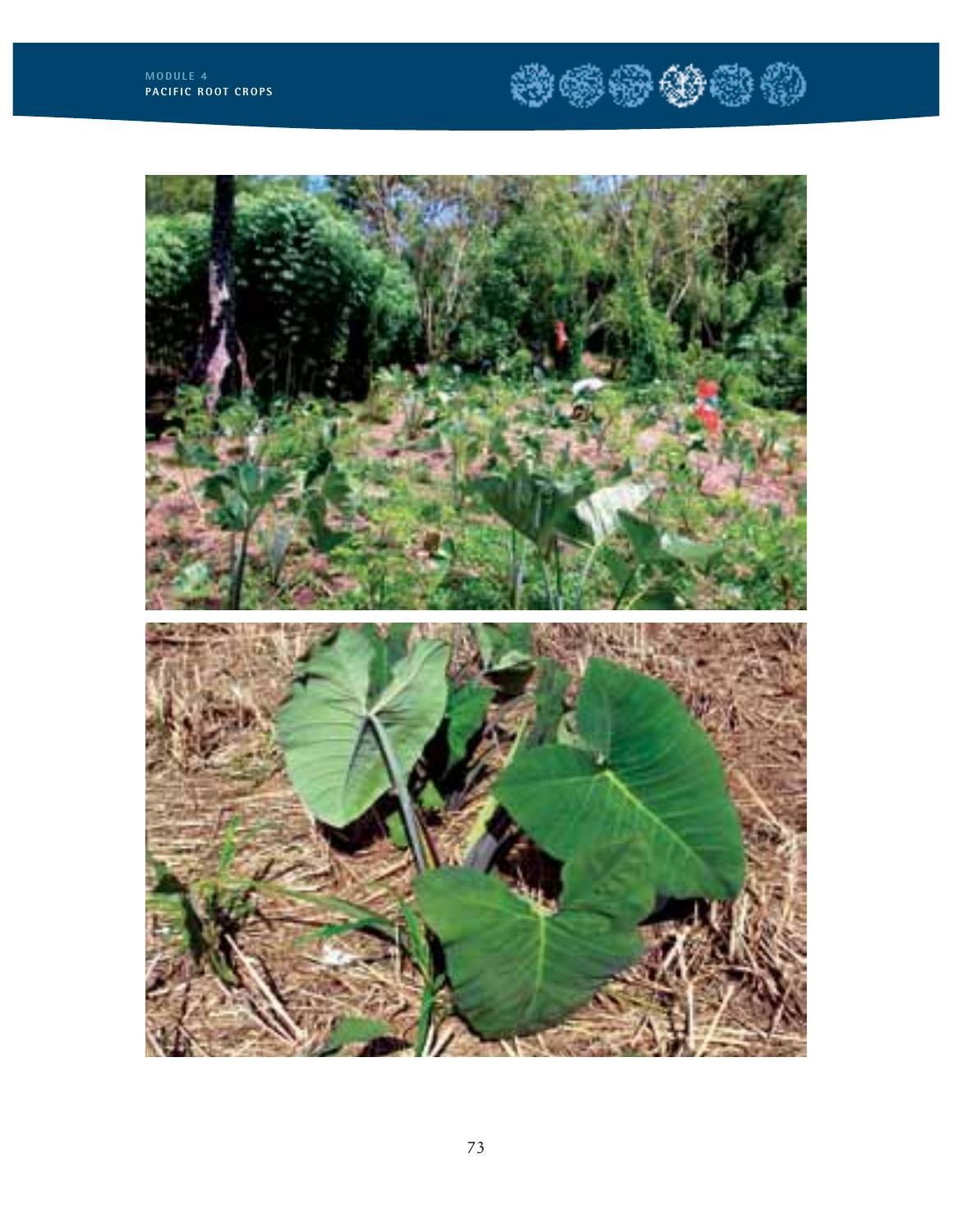# **CASSAVA**

*(Manihot esculenta)* 

#### Known as:

- ~ *maniota* in Cook Islands,
- ~ *tapioca* or *tavioka* in Fiji,
- ~ *manioka* in Samoa,
- ~ *manioc* in Vanuatu

## **ROOT CROP GENERAL DESCRIPTION AND CROP REQUIREMENTS**

**Description:** The cassava plant is a relatively new import to the Pacific and, given that it is easy to grow and simple to prepare, is becoming increasingly popular as a food and livestock fodder crop. Its nutritious leaves are eaten in some areas. Its starch-rich root is used in industry elsewhere in the world for glue-making and other industrial purposes.

**Crop requirements:** Grows best in well-distributed rainfall setting of 1 000-1 500 mm/year. Higher rainfall levels can reduce tuber growth. It is considered highly tolerant of drought and can be grown in areas receiving as low as 500 mm/year. Cassava has low nutrient requirements and can be grown in relatively infertile soils. Hence it is often used as a final crop in rotations prior to returning land to fallow. It competes well with weeds but is sensitive to shade.

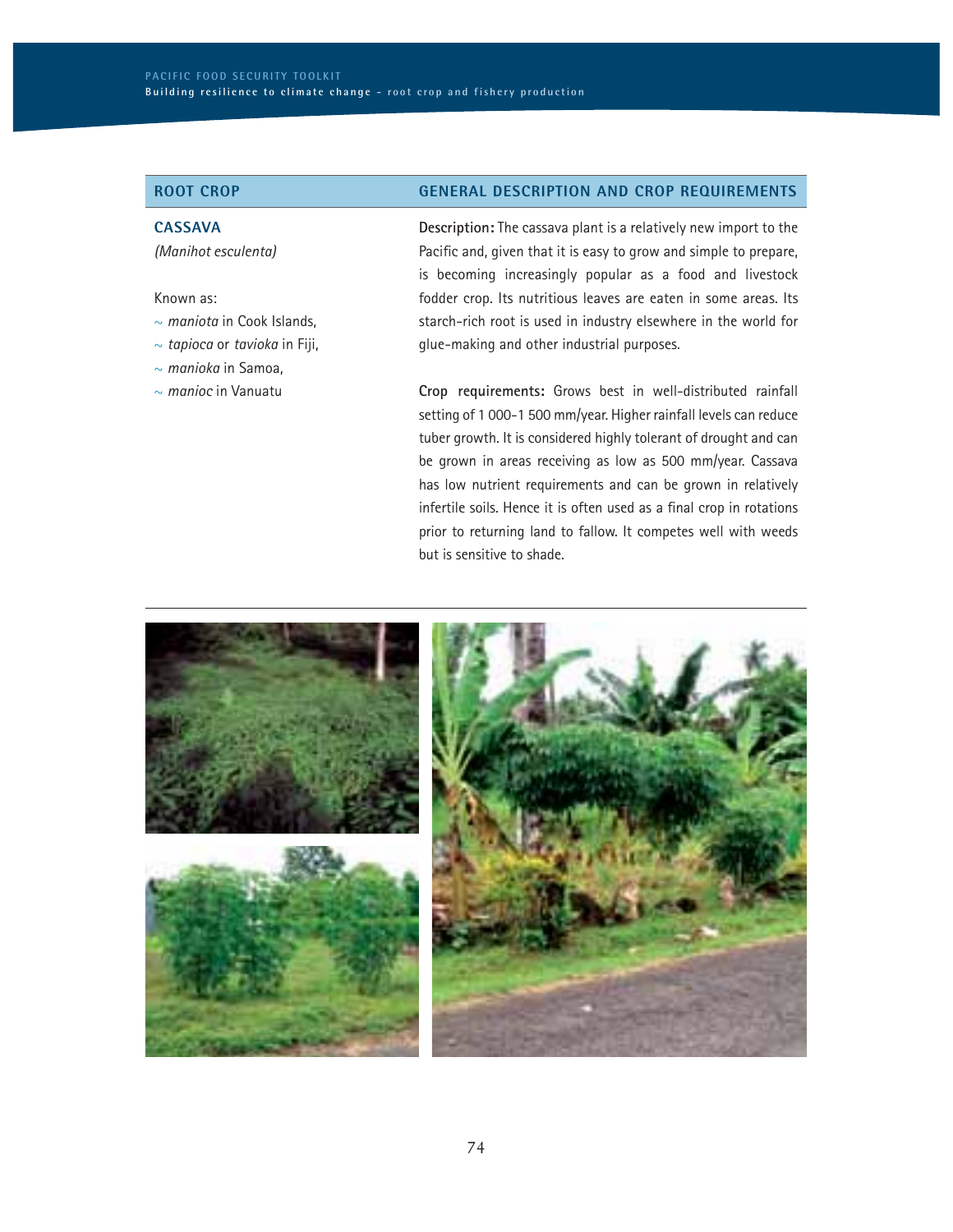

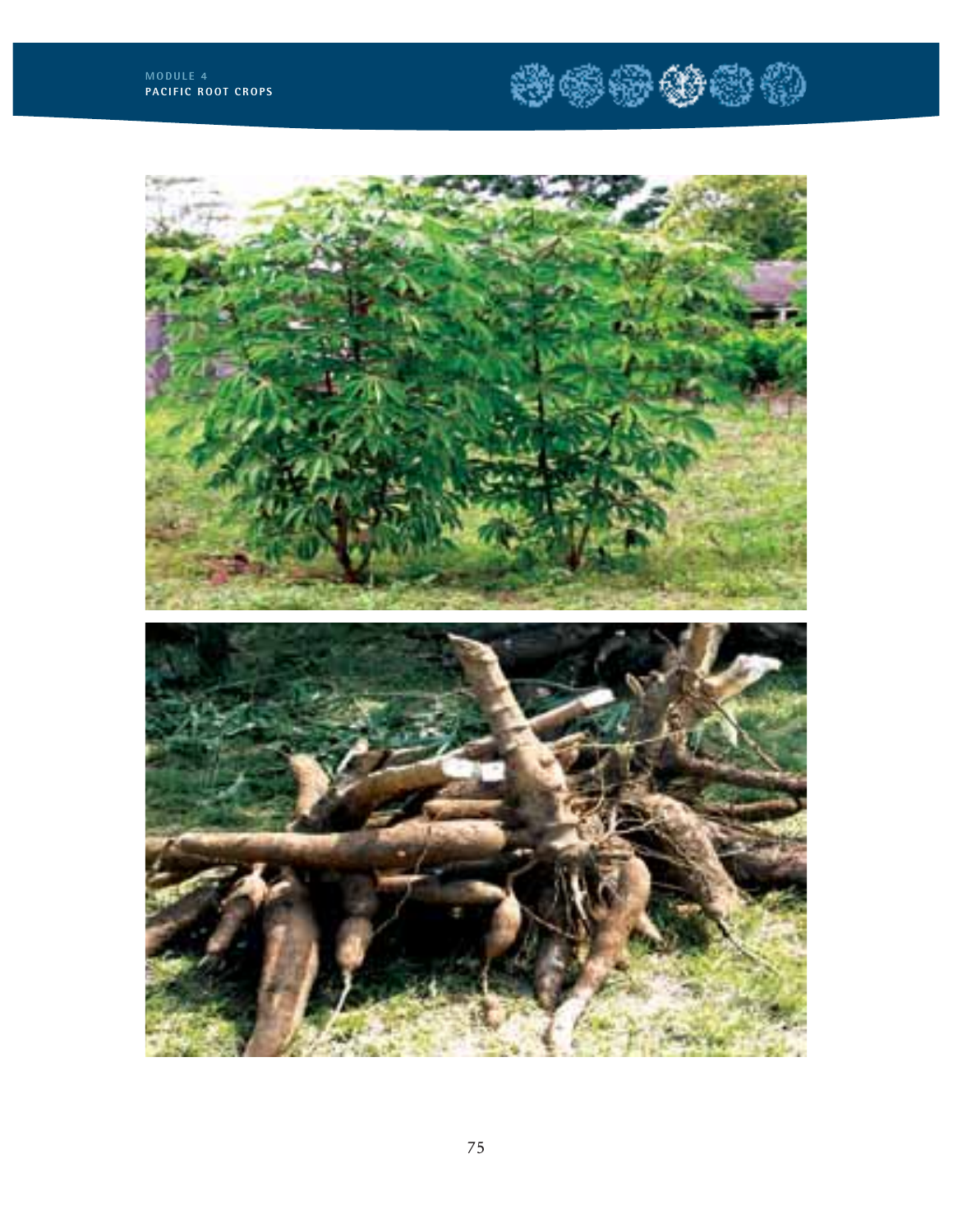## **SWEET POTATO**

*(Ipomoea batatas)*

#### Know as:

- ~ *kumara* in Cook Islands
- ~ *umala* in Samoa,
- ~ *kumala* in Fiji, Tonga,
- ~ *kaukau* in PNG,
- ~ *te kaina* in Kiribati

## **ROOT CROP GENERAL DESCRIPTION AND CROP REQUIREMENTS**

**Description:** Sweet potato is a creeping plant and the only economically important species of the family Convolvulaceae. The starchy, tuberous roots are the major source of food, but the leaves are also a useful source of vegetable greens in some countries.

In PNG, it is the major crop and staple food. It is also an important crop in the Solomon Islands and Tonga, and is increasingly found in other PICTs.

**Crop requirements:** Grows best in high rainfall areas of about 1 500-2 500 mm/year. Higher rainfall may induce excessive vegetative growth at the expense of tuber growth. Grows well in a variety of well-drained soil types but does not tolerate shading.

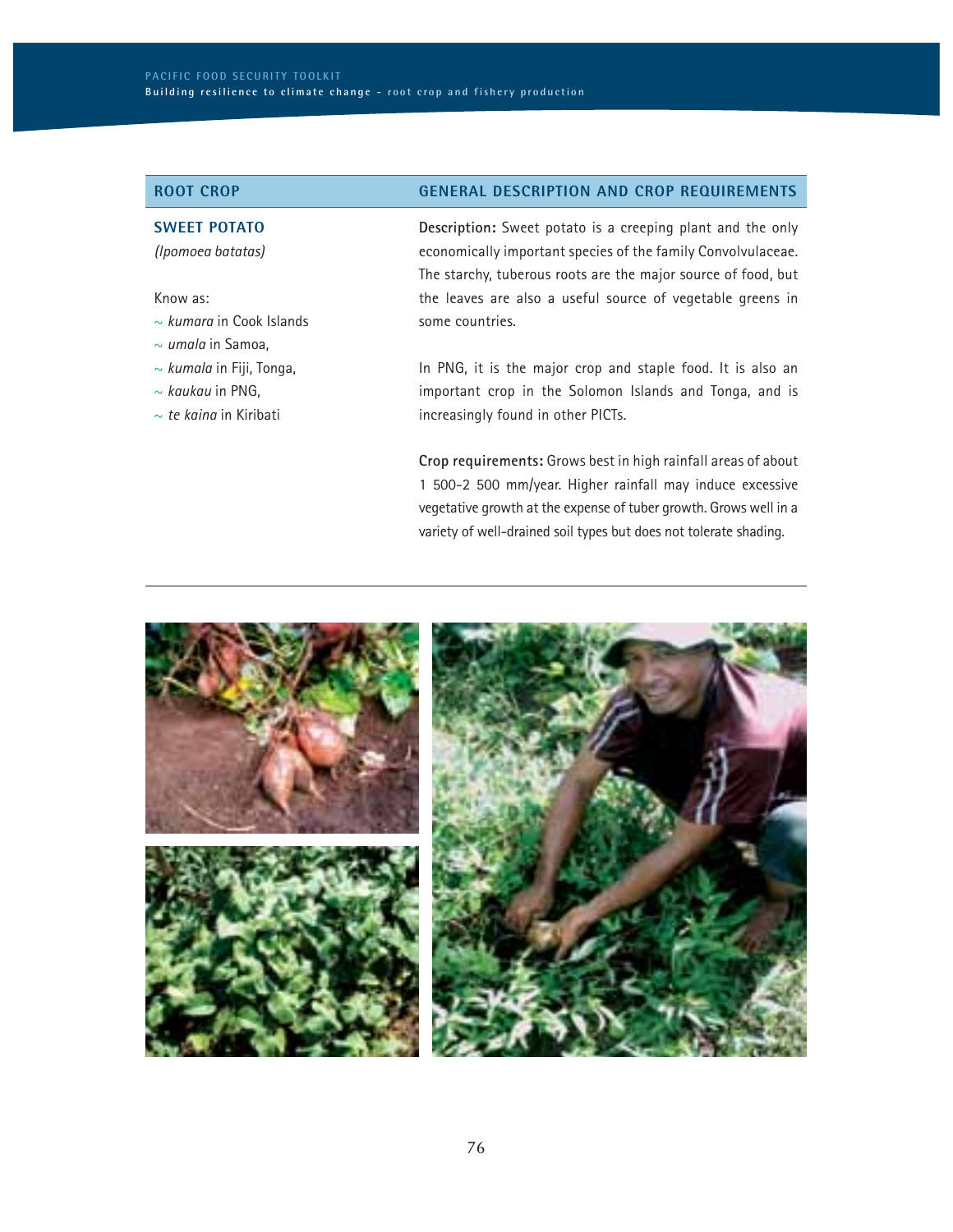

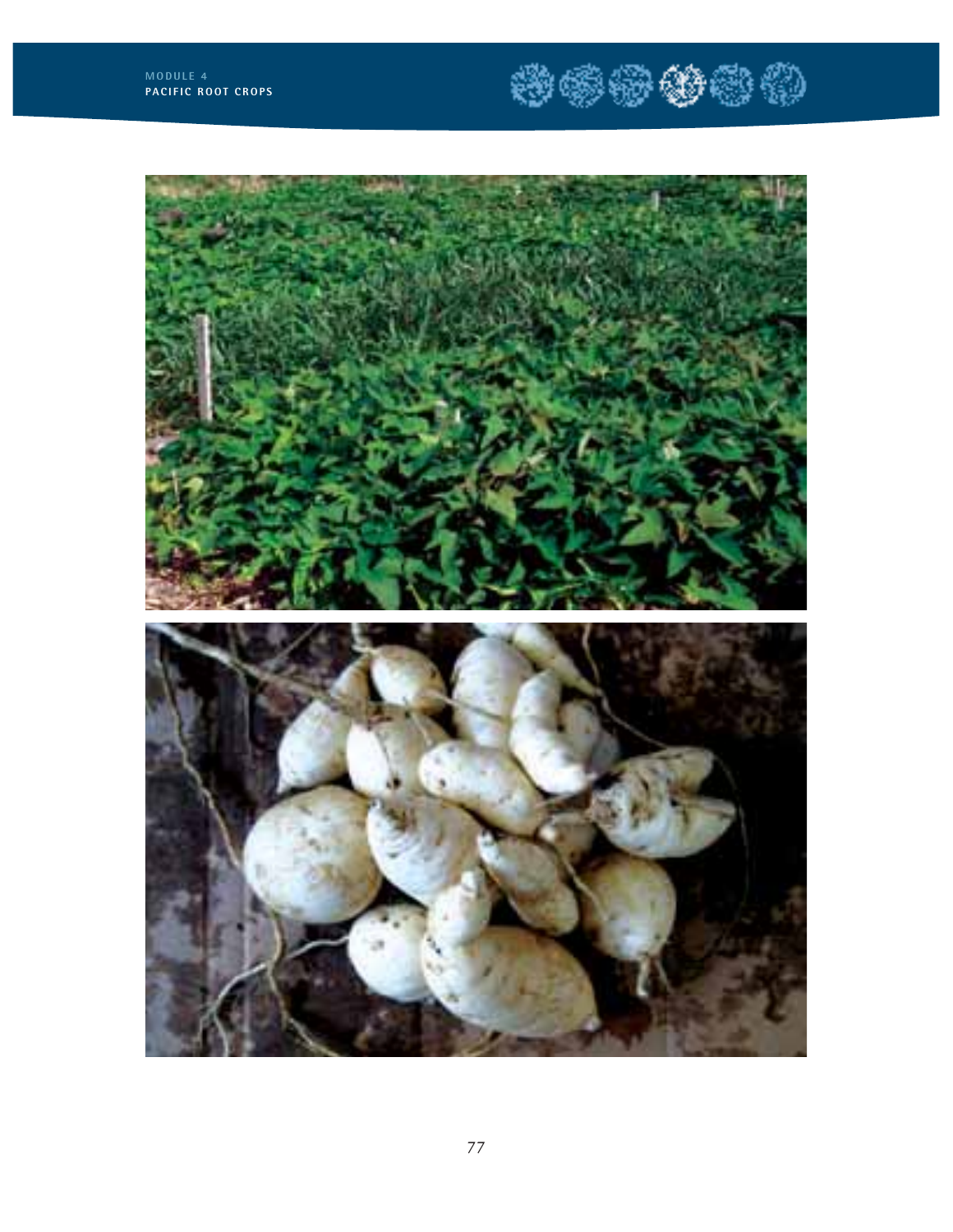#### **YAMS**

*(Dioscorea alata, D. esculenta, D.bulbifera, D.pentaphylla, D.hispida, D.rotundata, and D.trifida, D. nummularia)*

#### Known as:

- ~ *u'i* in Cook Islands,
- ~ *ufi* in Samoa,
- $\sim$  *uvi* in Fiji,
- ~ *yam/mami* in PNG.

## **ROOT CROP GENERAL DESCRIPTION AND CROP REQUIREMENTS**

**Description:** Yams are a high value food that are easily grown and mature quickly in the right soil conditions. Unlike most other tropical root crops, yams exhibit good keeping qualities and may be harvested well in advance of eating.

**Crop requirements:** Most varieties of yams grow best in rainfall of >1 500 mm/year and require a minimum 6-month growing season with well-distributed rainfall. Yams do not tolerate poorly drained soils or waterlogging. They are mildly drought tolerant but do not compete well with weeds for soil nutrients. Yams should be staked to improve yield, and reduce weed competition and the incidence of anthracnose disease. They exhibit early shade tolerance during establishment but require full sun for good yields.